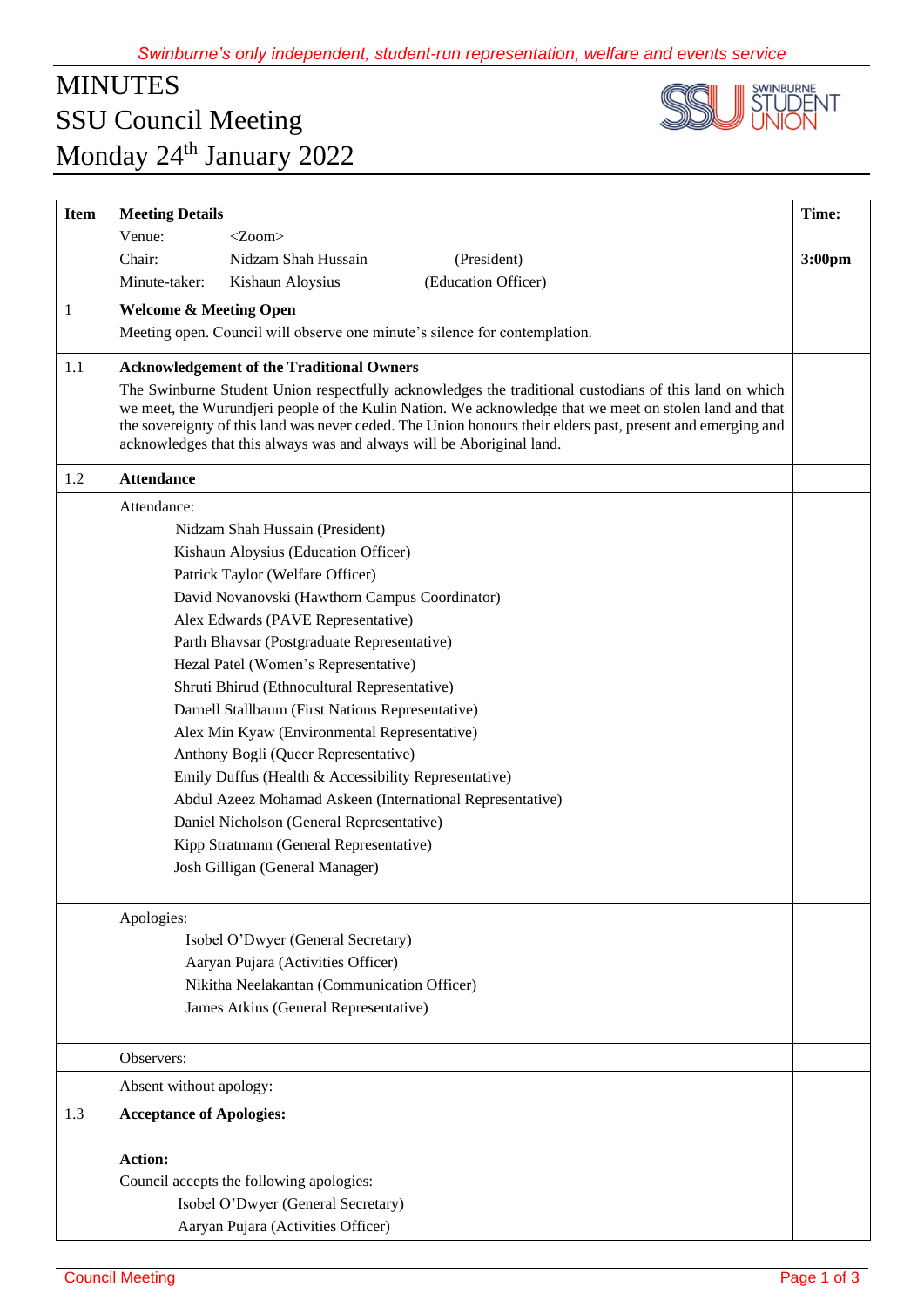## *Swinburne's only independent, student-run representation, welfare and events service*

|     | Nikitha Neelakantan (Communication Officer)                                                                                                                                                                  |  |
|-----|--------------------------------------------------------------------------------------------------------------------------------------------------------------------------------------------------------------|--|
|     | James Atkins (General Representative)                                                                                                                                                                        |  |
|     |                                                                                                                                                                                                              |  |
|     | Moved:                                                                                                                                                                                                       |  |
|     | Seconded:                                                                                                                                                                                                    |  |
|     | <b>Carried/Failed</b>                                                                                                                                                                                        |  |
| 1.4 | <b>Conflict of Interest Disclosure:</b>                                                                                                                                                                      |  |
|     |                                                                                                                                                                                                              |  |
|     |                                                                                                                                                                                                              |  |
| 1.5 | <b>Confirm the Previous Minutes</b>                                                                                                                                                                          |  |
|     |                                                                                                                                                                                                              |  |
|     |                                                                                                                                                                                                              |  |
|     | <b>Action:</b>                                                                                                                                                                                               |  |
|     | 1. To confirm as a Council that the minutes of the December Council meetings minutes are correct.                                                                                                            |  |
|     | 2. To authorise the staff to publish the December minutes on our website.                                                                                                                                    |  |
|     |                                                                                                                                                                                                              |  |
|     | Moved:                                                                                                                                                                                                       |  |
|     | Seconded:                                                                                                                                                                                                    |  |
|     | <b>Carried/Failed</b>                                                                                                                                                                                        |  |
|     | <b>Matters for Decision</b>                                                                                                                                                                                  |  |
| 2.1 | <b>Business Conducted via Circular</b>                                                                                                                                                                       |  |
|     | <b>Preamble:</b>                                                                                                                                                                                             |  |
|     | The Council by an absolute majority had approved the expenditure of \$15,000 from the cash reserves as                                                                                                       |  |
|     | part of the ongoing efforts for Stage 1 of the Hammer & Swine redevelopment proposal. Business was                                                                                                           |  |
|     | conducted via an internal circular motion on 11th Jan 2022. For the sake of the transparency of our<br>organisation and our service to the students we represent, we must ensure that the minutes accurately |  |
|     | reflects this order of business.                                                                                                                                                                             |  |
|     |                                                                                                                                                                                                              |  |
|     | <b>Action:</b><br>1. To ratify as a Council that the business conducted via circular is correct.                                                                                                             |  |
|     |                                                                                                                                                                                                              |  |
|     | Moved: Nidzam Shah Hussain (President)                                                                                                                                                                       |  |
|     | <b>Seconded:</b> Hezal Patel (Women's Representative)<br><b>Carried/Failed</b>                                                                                                                               |  |
| 2.2 | <b>Auditor Appointment</b>                                                                                                                                                                                   |  |
|     |                                                                                                                                                                                                              |  |
|     | <b>Preamble:</b><br>The SSU is required to hold an Audit every year and present it to all members at our Annual General                                                                                      |  |
|     | Meeting (AGM). The SSU has previously engaged Collins & Co Certified Practicing Accountants to                                                                                                               |  |
|     | conduct the audit. The General Manager has advised that Collins & Co are available and willing to                                                                                                            |  |
|     | undertake the 2021 audit for the SSU.                                                                                                                                                                        |  |
|     | <b>Action:</b>                                                                                                                                                                                               |  |
|     | 1. Council authorises the President and General Manager to engage Ryk Eksteen (or delegate) from                                                                                                             |  |
|     | Collins & Co Certified Practicing Accountants to conduct the Annual Audit and generate the<br>Special Purpose Financial Report for SSU's 2021 financial operations.                                          |  |
|     |                                                                                                                                                                                                              |  |
|     | Moved: Nidzam Shah Hussain (President)                                                                                                                                                                       |  |
|     | Seconded: Kishaun Aloysius (Education Officer)                                                                                                                                                               |  |
|     | <b>Carried/Failed</b>                                                                                                                                                                                        |  |
| 3   | <b>Matters for Discussion</b>                                                                                                                                                                                |  |
| 3.1 | President & Chair's Report                                                                                                                                                                                   |  |
| 3.2 | General Secretary & Financial Report                                                                                                                                                                         |  |
| 3.3 | <b>Education Officer Report</b>                                                                                                                                                                              |  |
| 3.4 | Welfare Officer Report                                                                                                                                                                                       |  |